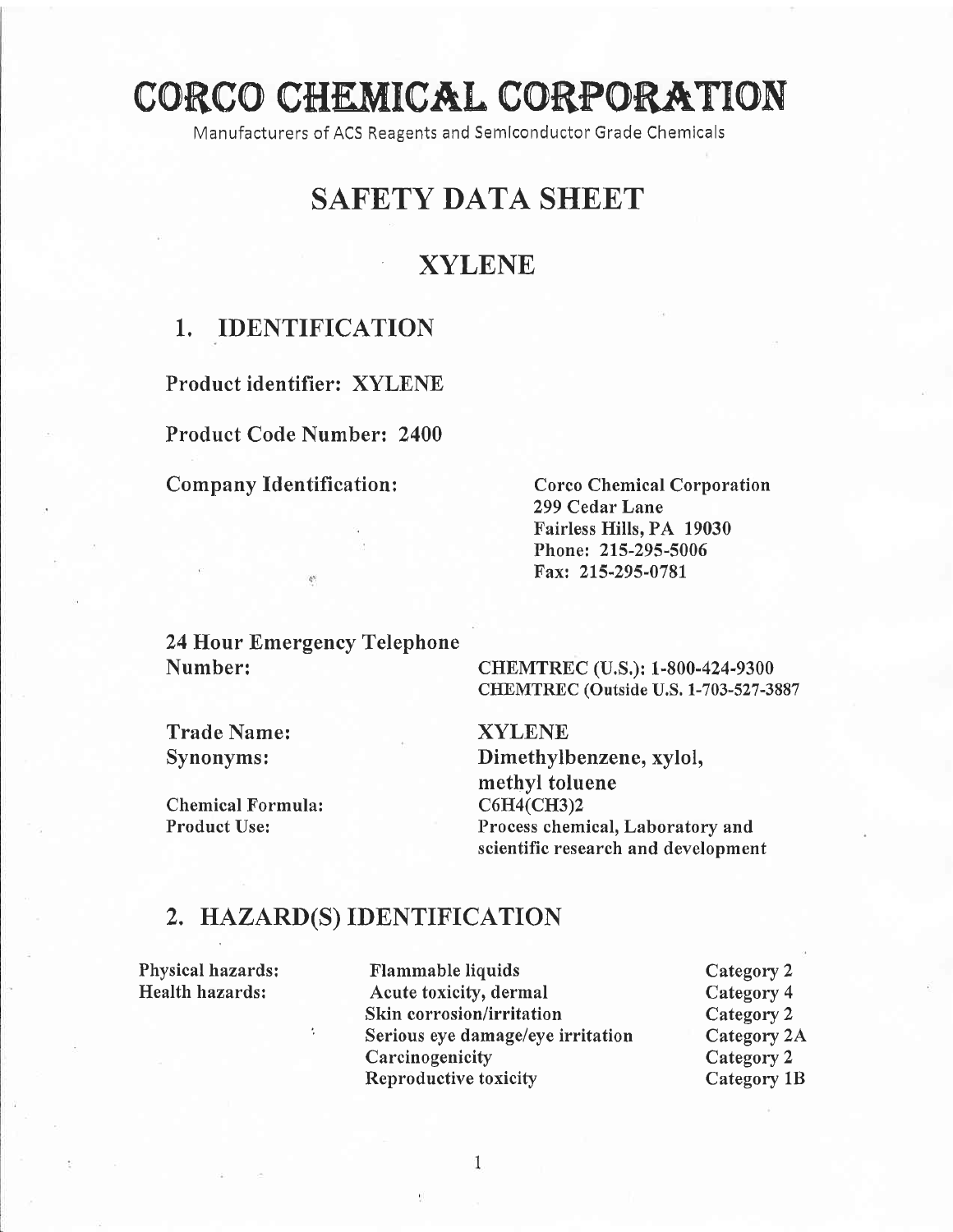Specific target organ toxicity, single exposure Specific target organ toxicify, single exposure Specific target organ toxicity, repeated exposure

Category <sup>1</sup> (central nervous system, kidney, Iiver, respiratory system) Category 3 narcotic effects Category <sup>1</sup> (nervous system, respiratory system)

OSHA hazard(s):

Not classified

Label elements



#### Signal word Danger

Hazard statement Highly flammable liquid and vapor. Harmful in contact with skin. Causes skin irritation, Causes serious eye irritation. May cause drowsiness or dizziness. Suspected of causing cancer. May damage fertility or the unborn child. Causes damage to organs (central nervous system, kidney, liver, respiratory system). Causes daniage to organs (nervous system, respiratory system) through prolonged or repeated exposure. Harmful to aquatic life, Harmful to aquatic life with long lasting effects.

#### Precautionary statement:

Prevention: Obtain special instructions before use. Do not handle until all safefy precautions have been read and understood. Keep away from heat/sparks/open flames/hot surfaces. - No smoking. Use only outdoors or in <sup>a</sup> well-ventilated area. Keep container tightly closed. Use spark-proof tools and explosion-proof equipment. Ground/bond container and receiving equipment. Use only non-sparking tools. Take precautionary measures against static discharge. Do not breathe mist or vapor. Wash thoroughly after handling. Do not eat, drink or smoke when using this product. Wear protective gloves/protective'clothing/eye protection/face protection.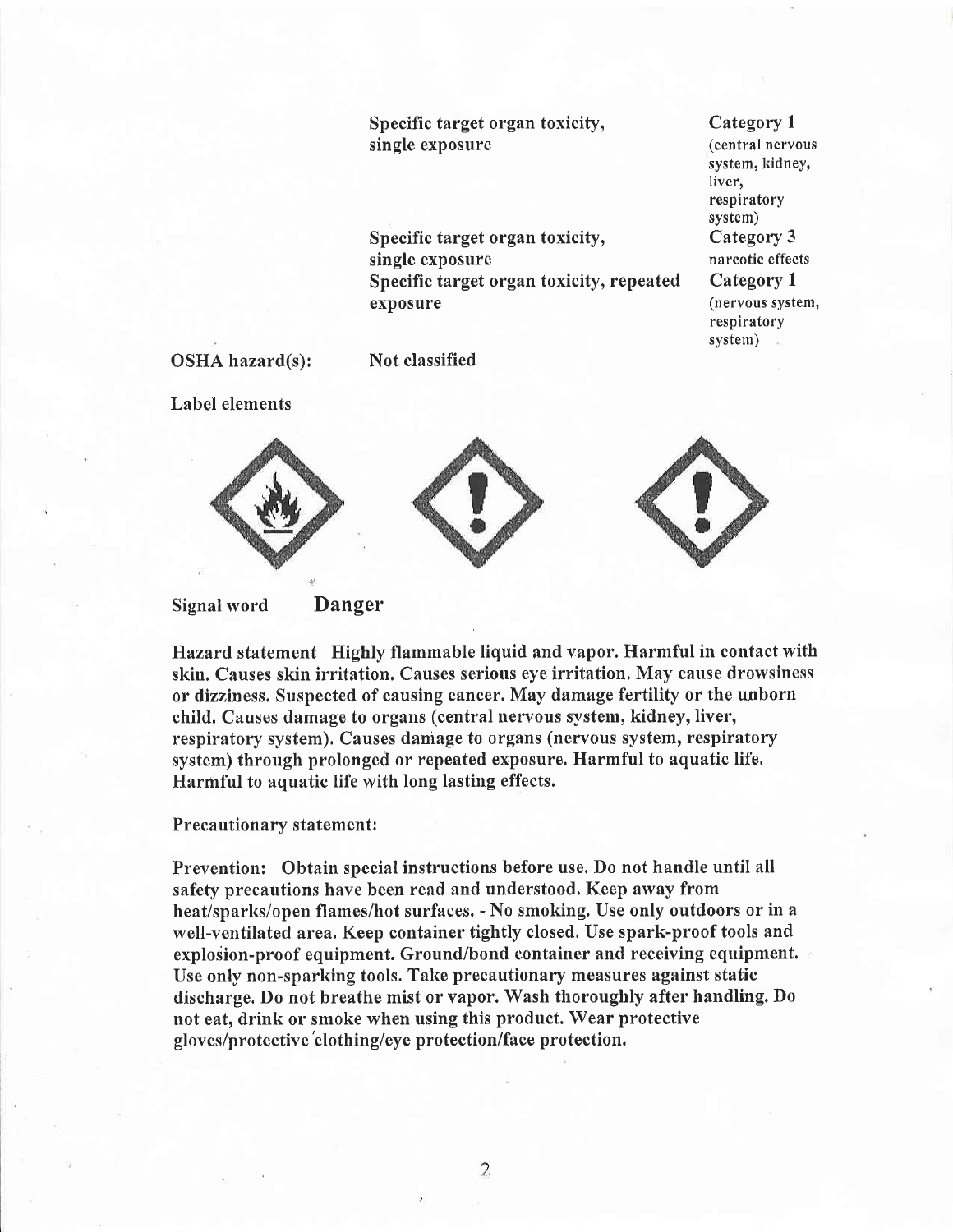Response: Eliminate all ignition sources if safe to do so. If on skin (or hair): Take off immediately all contaminated clothing. Rinse skin with water/shower. If inhaled: Remove person to fresh air and keep comfortable for breathing. If in eyes: Rinse cautiously with water for several minutes. Remove contact lenses, if present and easy to do. Continue rinsing. If exposed or concerned: Get medical advice/attention. If skin irritation occurs: Get medical advice/attention. If eye irritation persists: Get medical advice/attention. In case of fire: Use appropriate media for extinction.

Storage: Store in a well-ventilated place. Keep container tightly closed. Store in a well'ventilated place. Keep cool. Store locked up.

Emergency Overview: Causes irritation to eyes and respiratory tract, Aspiration hazard if swallowed. May be harmful if absorbed thought the skin. May cause central nervous system depression, liver damage, or kidney damage. Causes adverse reproductive and fetal effects in animals. Flammable liquid and vapor. Static electrical hazard. Target Organs: Blood, kidneys, central nervous system, liver, lungs, eyes, skin, and mucous membranes.

Disposal: Dispose of contents/container to an approved incineration plant.

#### 3. Composition/information on ingredients

| Ingredient           | <b>CAS Number</b> | Percent  | <b>Hazardous</b> |
|----------------------|-------------------|----------|------------------|
| Xylene               | 1330-20-7         | $> 75\%$ | Y es             |
| <b>Ethyl Benzene</b> | $100 - 41 - 4$    | $< 25\%$ | Yes.             |

#### 4. First-aid measures

Inhalation: Move to fresh air. Call a POISON CENTER or doctor/physician if you feel unwell.

Skin contact: Take off immediately all contaminated clothing. Wash off with soap and plenty of water. Call a POISON CENTER or doctor/physician if you feel unwell. For minor skin contact, avoid spreading material on unaffected skin.

Eye contact: Rinse cautiously with water for several minutes. Remove contact lenses, if present and easy to do. Continue rinsing. Get medical attention if irritation develops and persists.

Ingestion: Call a POISON CENTER or doctor/physician if you feel unwell. Rinse mouth.

Most important symptoms/effects, acute and delayed: Irritation of eyes and mucous membranes. Vapors have a narcotic effect and may cause headache, fatigue, dizziness and nausea. Narcosis. Decrease in motor functions. Behavioral changes.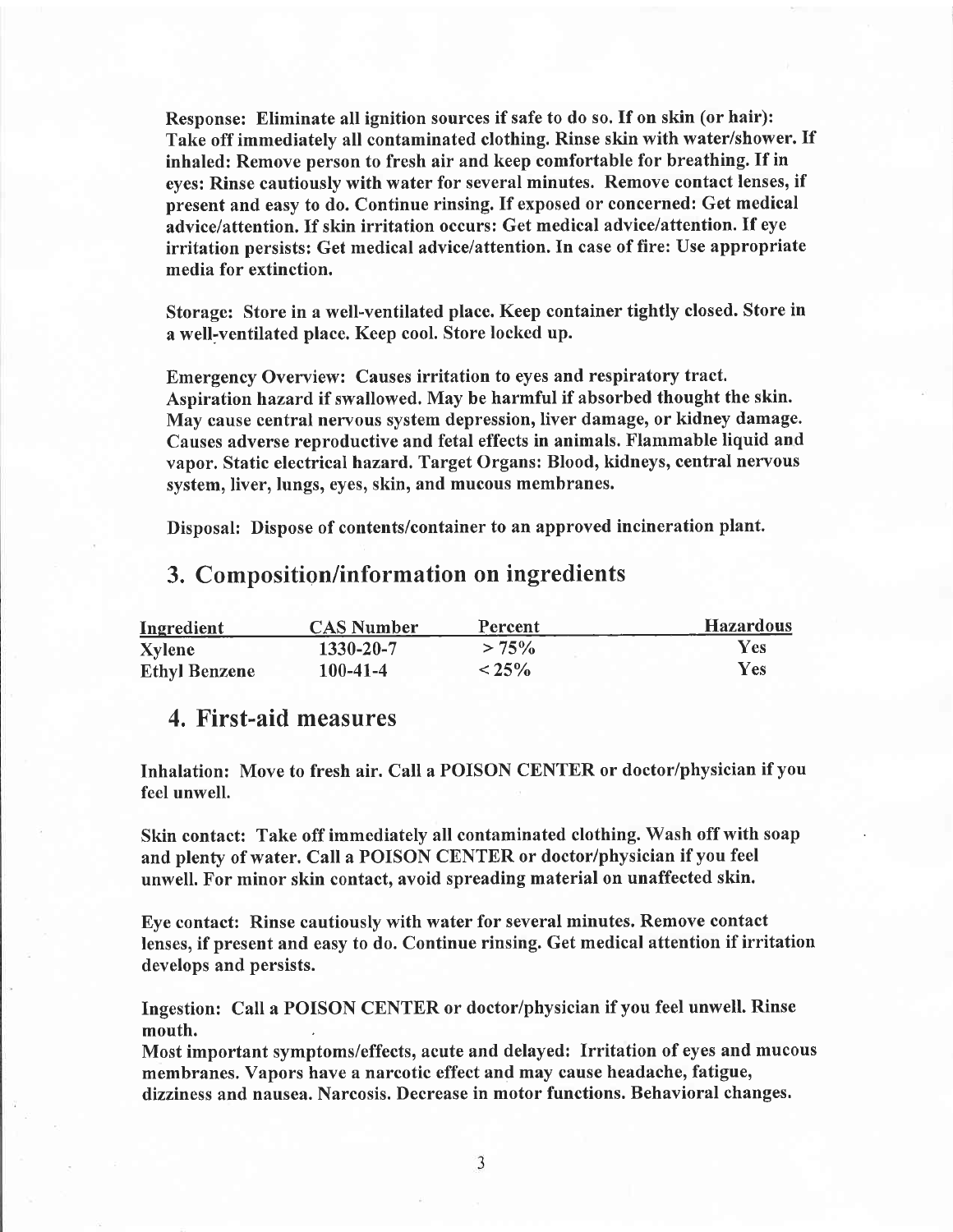Edema. Liver enlargement. Jaundice. Proteinuria. Irritant effects. Prolonged exposure may cause chronic effects.

Indication of immediate medical attention and special treatment needed: Keep victim under observation. Symptoms may be delayed. Provide general supportive measures and treat symptomatically.

General information: Ensure that medical personnel are aware of the material(s) involved, and take precautions to protect themselves. IF exposed or concerned: Get medical advice/attention. Wash contaminated clothing before reuse.

### 5. Fire-fighting measures

| <b>Flammability:</b>              | Flammable liquid and vapor GHS Category 3) |  |  |
|-----------------------------------|--------------------------------------------|--|--|
| <b>Auto-ignition Temperature:</b> | 527 o C (980o F)                           |  |  |
| <b>Flash Point:</b>               | 25-32 $o$ C (77-90 $o$ F)                  |  |  |
| <b>Flammable Limits:</b>          | Lower Limit $-1.1$ vol %,                  |  |  |
|                                   | Upper Limit $-7.0$ vol $\%$                |  |  |
| <b>Products of Combustion:</b>    | May decompose into carbon monoxide and     |  |  |
|                                   | carbon dioxide in fire conditions.         |  |  |

Specific Fire Hazards: As in any fire, always wear self-contained breathing apparatus in pressure-demand (MSAINIOSH approved or equivalent), and full protective gear. Use water spray to keep fire exposed containers cool. Approach fire from upwind to avoid hazardous vapors and toxic decomposition products. Vapors are heavier than air and may travel to a source of ignition and flash back. Vapors can spread along the ground and collect in low or confined areas. Liquid is lighter than water and may travel to a source of ignition and spread fire. May accumulate static electricity.

Specific Explosion Hazards: Not available. Fire Fighting Media: Water streams may be ineffective and spread the fire. Use water spray, dry chemical, carbon dioxide, or appropriate foam.

National Fire Protective Association (Estimated): Health - 2, Flammability - 3, Reactivity  $= 0$ 

NOTE: NFPA ratings use a numbering scale that ranges from  $0 - 4$  to indicate the degree of hazard. A value of zero means the chemical presents no hazard while <sup>a</sup> value of four indicates a high hazard, They are for use by emergency personnel to address the hazards that are presented by short term, acute exposure to this product under fire, spill, or similar emergencies. Ratings involve data and interpretations that may vary from'company to company.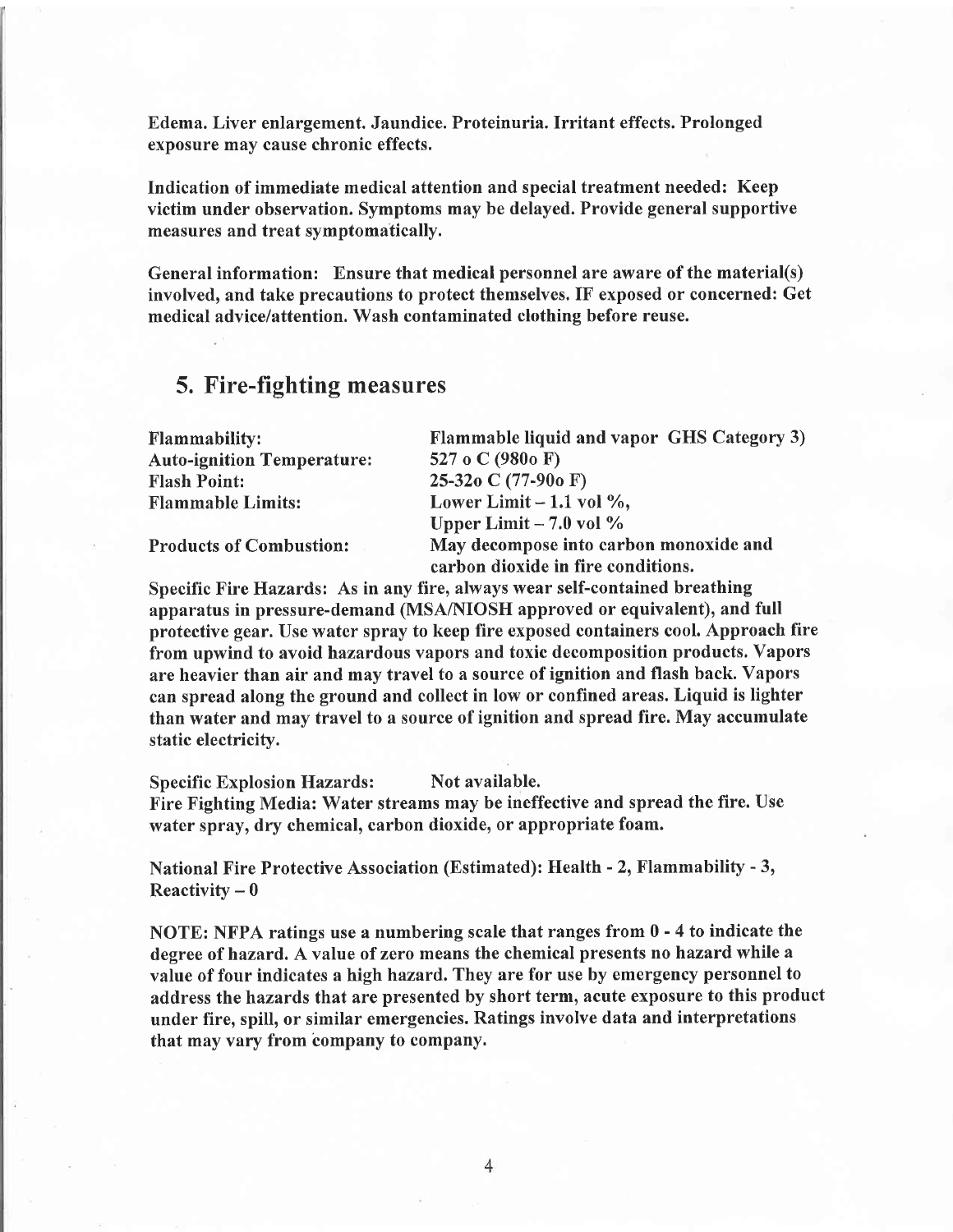#### 6. Accidental release measures

Use water spray to dilute into a non-flammable mixture. Avoid run-off into storm sewers and ditches which lead to waterways. Provide ventilation to the affected area and remove all ignition sources. Vapor suppressing foam may be used. Water spray may reduce vapors but may not prevent ignition in closed spaces. Absorb spilled liquid with sorbent pads, socks, or other inert material such as vermiculite, sand, or earth. Approach the spill from upwind and pick up absorbed material and place it in a suitable container. Always use proper personal protective equipment as described in section 8.

Environmental precautions: Contact local authorities in case of spillage to drain/aquatic environment. Avoid discharge into drains, water courses or onto the ground. Avoid release to the environment. Use appropriate containment to avoid environmental contamination. Prevent further leakage or spillage if safe to do so. Do not contaminate water.

#### 7. Handling and storage

Precautions: Always use proper personal protective equipment as described in section 8. Wash thoroughly after handling. Ground and bond containers when transferring material. Avoid contact with eyes, skin, and clothing. Remove contaminated clothing and wash before reuse. Empfy containers contain product residue (liquid and vapor) and can be dangerous. Keep container tightly closed and away from heat, spark, and flame. Do not pressurize, cut, weld, braze, solder, drill, grind, or expose empty containers to heat, sparks, or open flames. Use with adequate ventilation. Avoid breathing vapor or mist.

Storage: Store locked up. Keep away from heat, sparks and open flame. Prevent electrostatic charge build-up by using common bonding and grounding techniques. Store in cool place. Eliminate sources of ignition. Avoid spark promoters. Ground/bond container and equipment. These alone may be insufficient to remove static electricity. Store in a well-ventilated place. Keep container tightly closed. Keep in an area equipped with sprinklers. Keep out of the reach of children. Store in a cool, dry place out of direct sunlight.

#### 8. Exposure controls/personal protection

Engineering Controls: Use explosion-proof ventilation equipment. Facilities storing or using the material should be equipped with eyewash station and a safety shower. Use adequate general or local exhaust ventilation to keep airborne concentrations below the permissible exposure limits.

5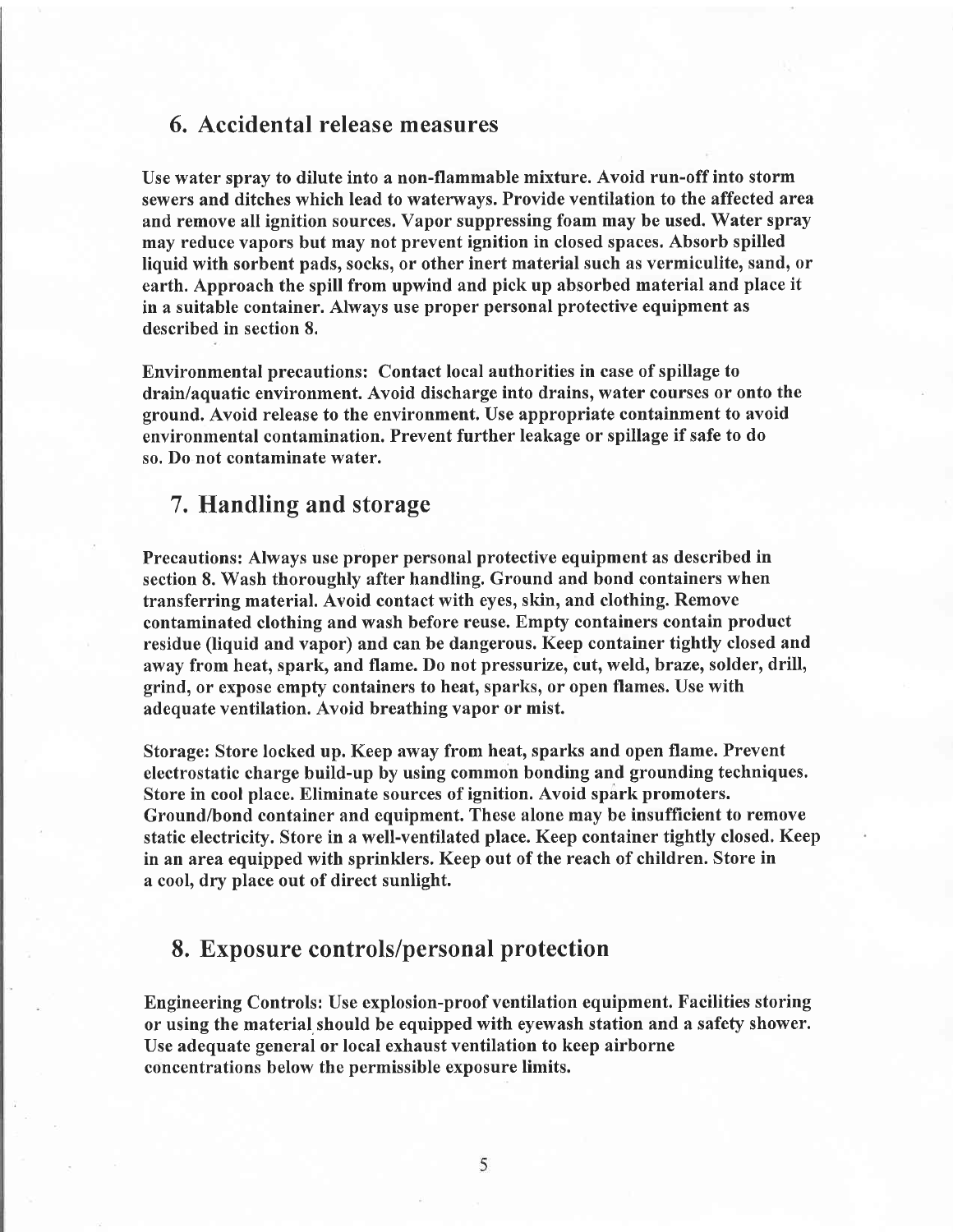Personal Protection: Wear protective chemical goggles or appropriate eye protection. Use appropriate protective gloves and protective clothing to prevent skin exposure. A respiratory protection program that meets OSHA 29 CFR 1910.134 and ANSI 288,2 requirements or European Standard EN 149 must be followed whenever possible. Always use a NIOSH or European Standard EN 149 approved respirator when necessary.

Exposure Limits: ACGIH - 100 ppm TWA; 150 ppm STEL NIOSH - 100 ppm TWA 435 mg/m3 TWA; 160 ppm ST; 655 mg/m3 ST; 900 ppm IDLH OSHA Final PELs - 100 ppm TWA 435 mg/m3 TWA

General hygiene considerations: Whcn using, do not eat, drink or smoke. Avoid contact with eyes. Avoid contact with skin. Avoid contact with clothing. Wash hands before breaks and immediately after handling the product. Handle in accordance with good industrial hygiene and safety practice.

#### 9. Physical and chemical properties

Physical State and Appearance: Clear, colorless liquid. Odor: Aromatic odor Odor Threshold: 1 ppm<br>
Molecular Formula: C6H4(CH3)2 Molecular Formula: C6H4(<br>
Molecular Weight: 106.17 Molecular Weight: 106.17<br>
Auto-ignition Temperature: 5270 C (980.60 F) Auto-ignition Temperature: Flash Point: 25o C (77o F)  $\mu$  Flammable Limits: Lower Limit - 1.1 vol  $\%$ ,

pH: Not available. Boiling Point:  $136-140$ o C @ 760 mm Hg<br>Freezing/Melting Point:  $-34$ o C Freezing/Melting Point: Decomposition Temperature: Not available Specific Gravity: 0.865 g/cm3<br>Vanor Density (Air=1): 3.66 Vapor Density (Air=1): Vapor Pressure: 8.29 mm Hg @ 25o C. Evaporation Rate (Butyl acetate  $= 1$ ): 0.7 Viscosity: <32.6 SUS<br>Solubility: the subset of the set of the set of the set of the set of the set of the set of the set of the set o Solubility:<br>Conductivity:

Partition coefficient (n-octanol/water):  $3.1 - 3.2$ <br>Flammability class: Flamma

Upper Limit  $-7.0$  vol  $\%$ Nonconductive; Conductivity  $= 0.1$  $pS/m$ ; Dielectric Constant = 2.38; Relaxation Time Constant  $=$  ~100 seconds

Flammable IB estimated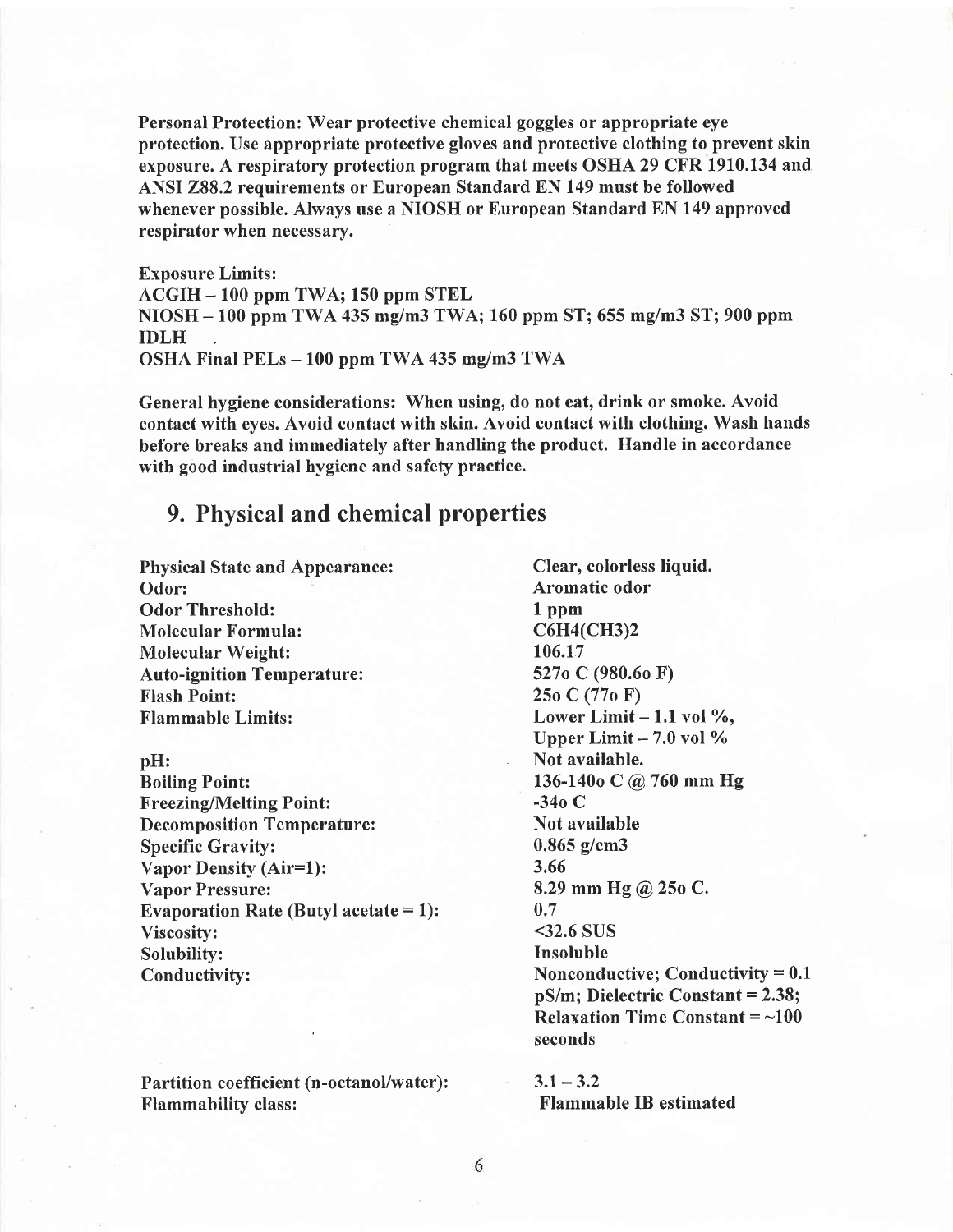Flash point class: VOC (Weight %)

Flammable IB 100 %

#### 10. Stability and reactivity

Reactivity: Not available.

Chemical stability Risk of explosion: Stable at normal conditions.

Possibility of hazardous reactions: Hazardous polymerization does not occur. Conditions to avoid: Heat, flames and sparks. Avoid temperatures exceeding the flash point.

Incompatible materials: Strong oxidizing agents, strong acids, acetic acid, and nitric acid and halogens.

Hazardous decomposition products: Irritants. Upon decomposition, this product emits carbon monoxide, carbon dioxide and/or low molecular weight hydrocarbons.

#### <sup>L</sup>1. Toxicological information

Information on likely routes of exposure:

Ingestion: Notavailable.

Inhalation: Vapors have a narcotic effect and may cause headache, fatigue, dizziness and nausea. Due to lack of data the classification is not possible.

Skin contact: Harmful in contact with skin.

Eye contact: Causes serious eye irritation.

Symptoms related to the physical, chemical and toxicological characteristics: Narcosis. Edema. Liver enlargement. Jaundice. Proteinuria. Behavioral changes. Decrease in motor functions. Irritant effects. Symptoms of overexposure may be headache, dizziness, tiredness, nausea and vomiting.

Information on toxicological effects: Acute toxicity Harmful in contact with skin.

Animal Toxicity (Xylenes):

Draize test, rabbit, eye;87 mg Mild; Draize test, rabbit, eye; 5 mg/24H Severe; Draize test, rabbit, skin; 100% Moderate; Draize test, rabbit, skin; 500 mg/24H Moderate; Inhalation, rat:  $LC50 = 5000$  ppm/4H; Oral, mouse: LD50 = 2II9 mg/kg; Oral, rat: LD50 = 4300 mg/kg; Skin, rabbit:  $LD50 = >1700$  mg/kg; Animal Toxicity (Ethyl benzene): Draize test, rabbit, eye; 500 mg Severe; Inhalation, rat:  $LC50 = 55,000$  mg/m3/2H; Oral, mouse:  $LC50 = 35,000$  mg/m3/2H; Oral, rat: LD50 = 3500 mg/kg;

7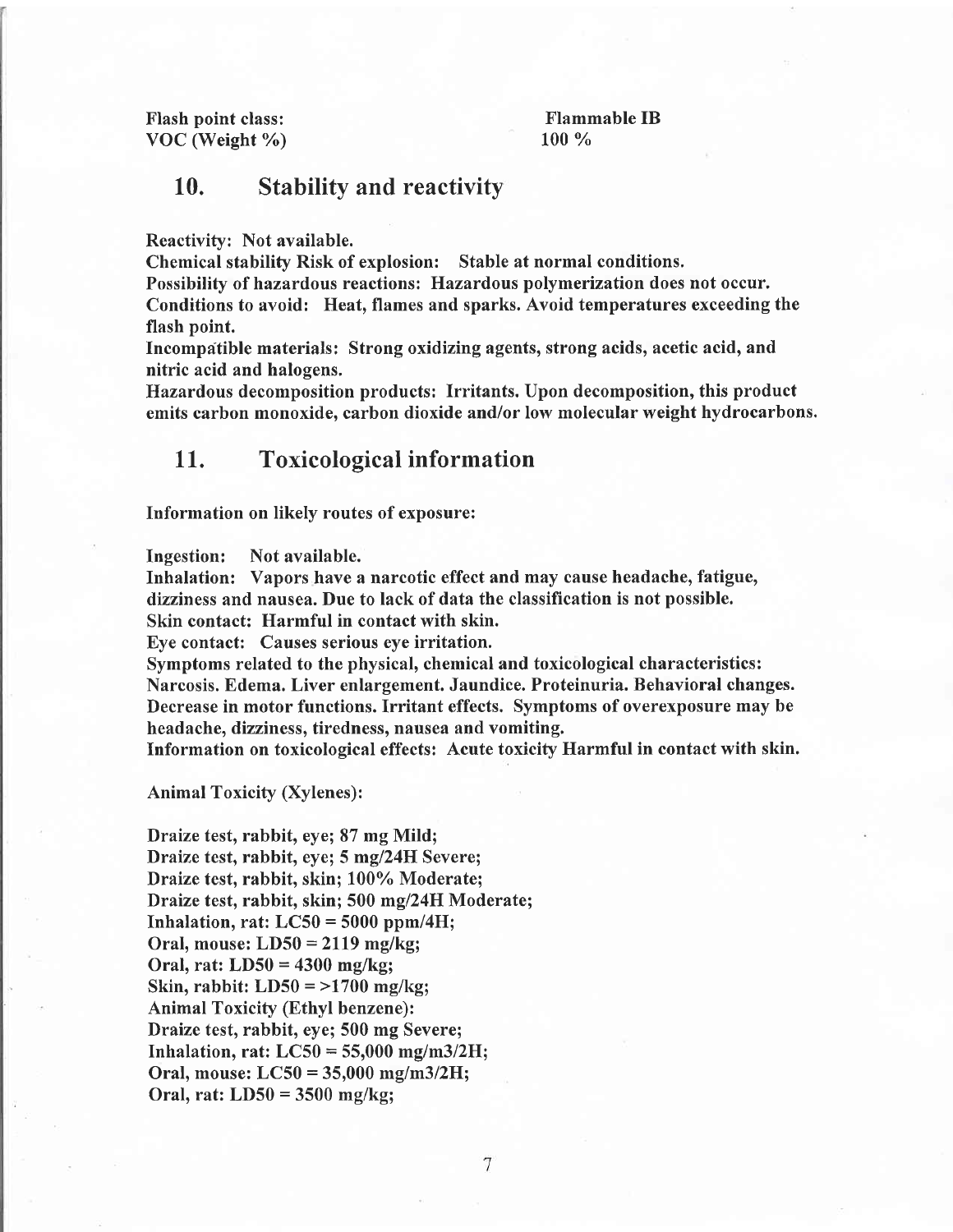Skin, rabbit:  $LD50 = 17800$  uL/kg; Carcinogenicity (Xylenes): ACGIH: A4, not classifiable as a human carcinogen; IARC: Group 3 – not classifiable. Carcinogenicity (Ethyl benzene): ACGIH: A3, confirmed animal carcinogen with unknown relevance to humans; California: carcinogen, initial date  $6/11/04$ ; NTP: Not listed; IARC: Group 2B carcinogen.

Epidemiology: 175 workers were 3xposed to 21. ppm of xylene for 7 years. Subjective symptoms, such as anxiety, forgetfulness, inability to concentrate, and dizziness were reported. Xylenes accounted for  $70\%$  of the total exposure. Liver and kidney effects were reported.

Teratogenicity: No increased evidence of birth defects was reported in a study of lab workers exposed to xylene during early pregnancy. Exposure to other solvents and chemicals also occurred. An increased incidence of spontaneous abortions was reported. Animal information suggests that xylene is not teratogenic or embryotoxic at levels that are not harmful to the mother.

Reproductive Effects: An increase in menstrual disorders has been reported in women exposed to organic solvents such as benzene, toluene, and xylenes. It is not possible to attribute these effects to xylene in particular.

Mutagenicity: Xylene does not appear to be a mutagen.

Neurotoxicity: Xylene may damage hearing or enhance sensitivity to noise in chronic occupational exposures, probably from a neurotoxic mechanism.

#### 12. Ecological information

#### Ecotoxicity:

Fish: rainbow trout:  $LC50 = 13.5$  mg/L; 96 Hr; unspecified; Fish: rainbow trout:  $LC50 = 8.5$  mg/L; 96 Hr; static conditions; Fish: goldfish:  $LD50 = 13$  mg/L; 24 Hr; unspecified; Fish: fathead minnow:  $LC50 = 46$  mg/L; 1 Hr; Static bioassay; Fish: fathead minnow:  $LC50 = 16.1$  mg/L; 96 Hr; flow-through conditions; Fish: bluegill:  $EC50 = 16.1$  mg/L; 48 Hr; flow-through conditions; Water flea:  $EC50 = 3.82$  mg/L; 24 Hr; flow-through conditions; Photobacterium phosphoreum:  $EC50 = 0.0084$  mg/L; 24 Hr; microtox test Environmental Fate: Atmosphere): According to a model of gas/particulate partitioning of semi volatile organic compounds in the atmosphere, xylene, which has an experimental vapor pressure of 7,99 mm Hg at 25o C, will exist solely as <sup>a</sup> vapor in the ambient atmosphere. Vapor-phase xylene is degraded in the atmosphere by reaction with photochemically-produced hydroxyl radicals. The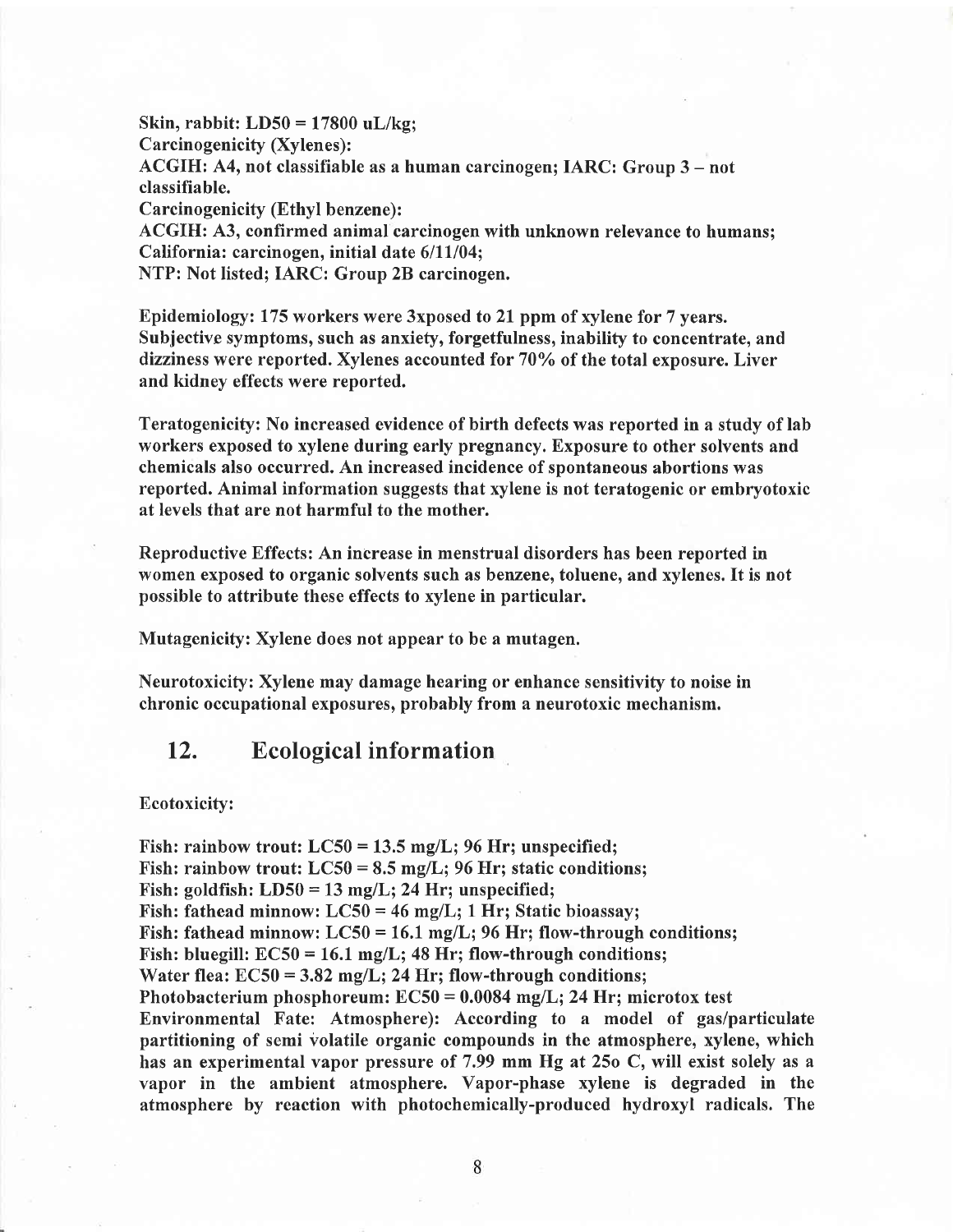atmospheric lifetime of xylene is about 14-26 hours. Ambient levels of xylene are detected in the atmosphere due to large emissions of this compound. Soil: In soil, it will volatilize and leach into groundwater. Little bioconcentration is expected.

Bioaccumulative potential: Not available. Mobility in soil: Not available. Other adverse effects: Not available. Partition coefficient n-octanol / water (log Kow) Xylenes Ethyl Benzene 3.12 - 3.2 3.15

## 13. Disposal considerations

Material that cannot be saved for recovery or recycling should be managed in an appropriate and approved waste facility. Processing, use or contamination of this product may change the waste management options. Waste generators must decide if discarded material is a hazardous waste. State and local disposal regulations may differ from federal disposal definitions found in 40 CFR 261,3, Dispose of container and unused contents in accordance with federal, state and local requirements. This material is not a "P" listed waste under 40 CFR 261.33. It is not a "U" listed waste.

flazardous waste code D001: Waste Flammable material with a flash point <140 F.

#### 14. Transportation Information

UN Number: UN1307 UN Proper Shipping Name: XYLENE Hazard Class:3 Packing Group: III

**FLAMMABLE LIQUID** 





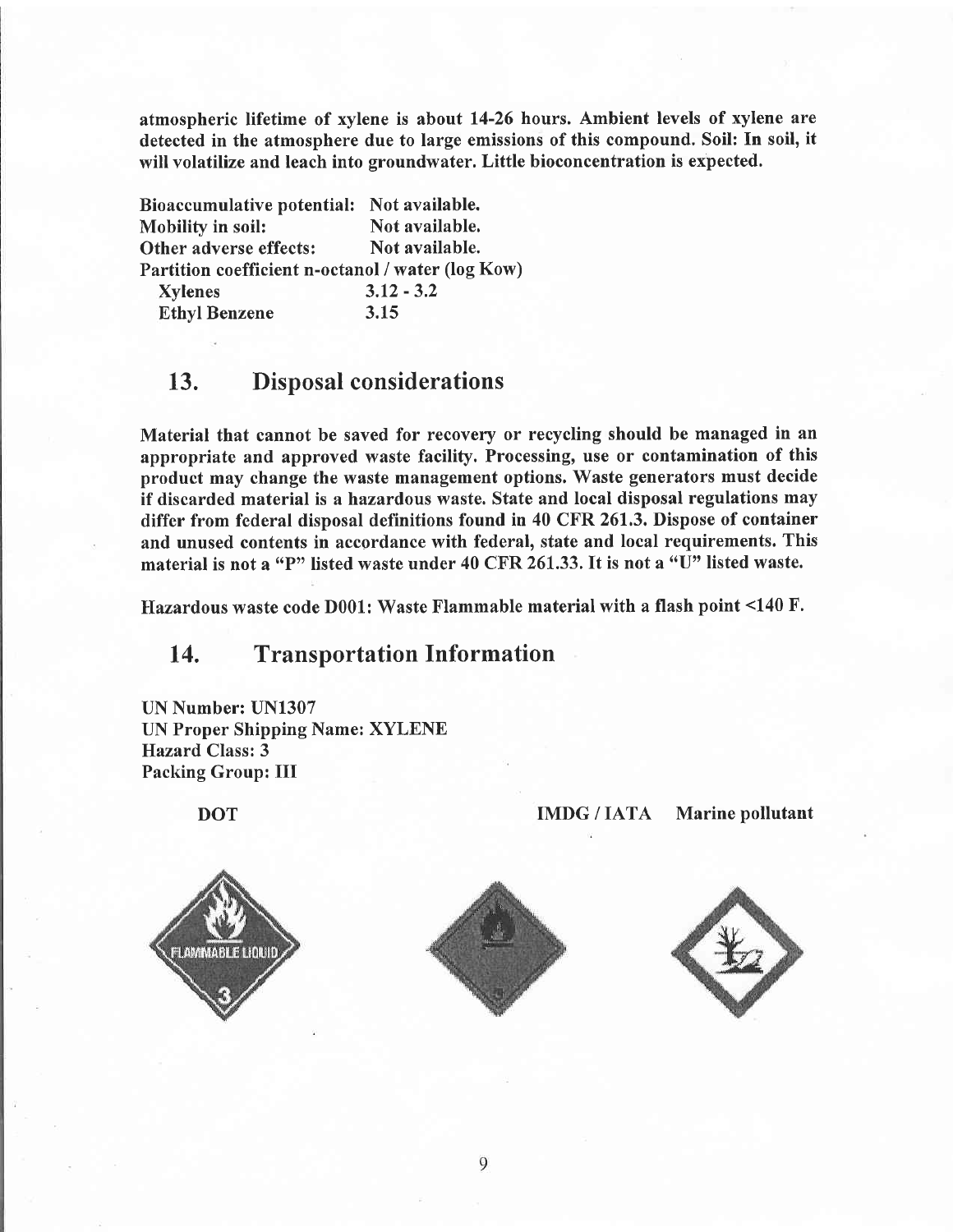Transport in bulk according to Annex II of MARPOL 73178 and the IBC Code: No information available.

General information: DOT Regulated Marine Pollutant. IMDG Regulated Marine Pollutant.

#### 15. Regulatory information

US federal regulations All components are on the U.S. EPA TSCA Inventory List. TSCA Section 12(b) Export Notification (40 CFR 707, Subpt. D) Not regulated. US. OSHA Specifically Regulated Substances (29 CFR 1910.1001-1050) Not on regulatory list. CERCLA Hazardous Substance List (40 CFR 302.4) Ethyl Benzene (CAS 100-41-4) LISTED Xylenes (CAS 1330-20-7) LISTED Other federal regulations: Clean Air Act (CAA) Section 112 Hazardous Air Pollutants (HAPs) List Ethyl Benzene (CAS 100-41-4) Xylenes (CAS 1330-20-7) Clean Air Act (CAA)'Section 112(r) Accidental Release Prevention (40 CFR 68.130) Not regulated Clean Water Act (CWA)Section ll2(r) (40 CFR 68.130) Hazardous substance Safe Drinking Water Act (SDWA) 10 mg/l 10 mg/l Drug Enforcement Administration (DEA). List 2, Essential Chemicals (21 CFR 1310.02(b) and 1310.04(f)(2) and Chemical Code Number Not listed. Drug Enforcement Administration (DEA). List 1 & 2 Exempt Chemical Mixtures (21 CFR 1310.12(c)) Not regulated DEA Exempt Chemical Mixtures Code Number Not regulated. Food and Drug Administration (FDA) Not regulated US state regulations: WARNING: This product contains a chemical known to the State of California to cause cancer.

US. Massachusetts RTK - Substance List Ethyt Benzene (CAS 100-41-4) Xylenes (CAS 1330-20-7)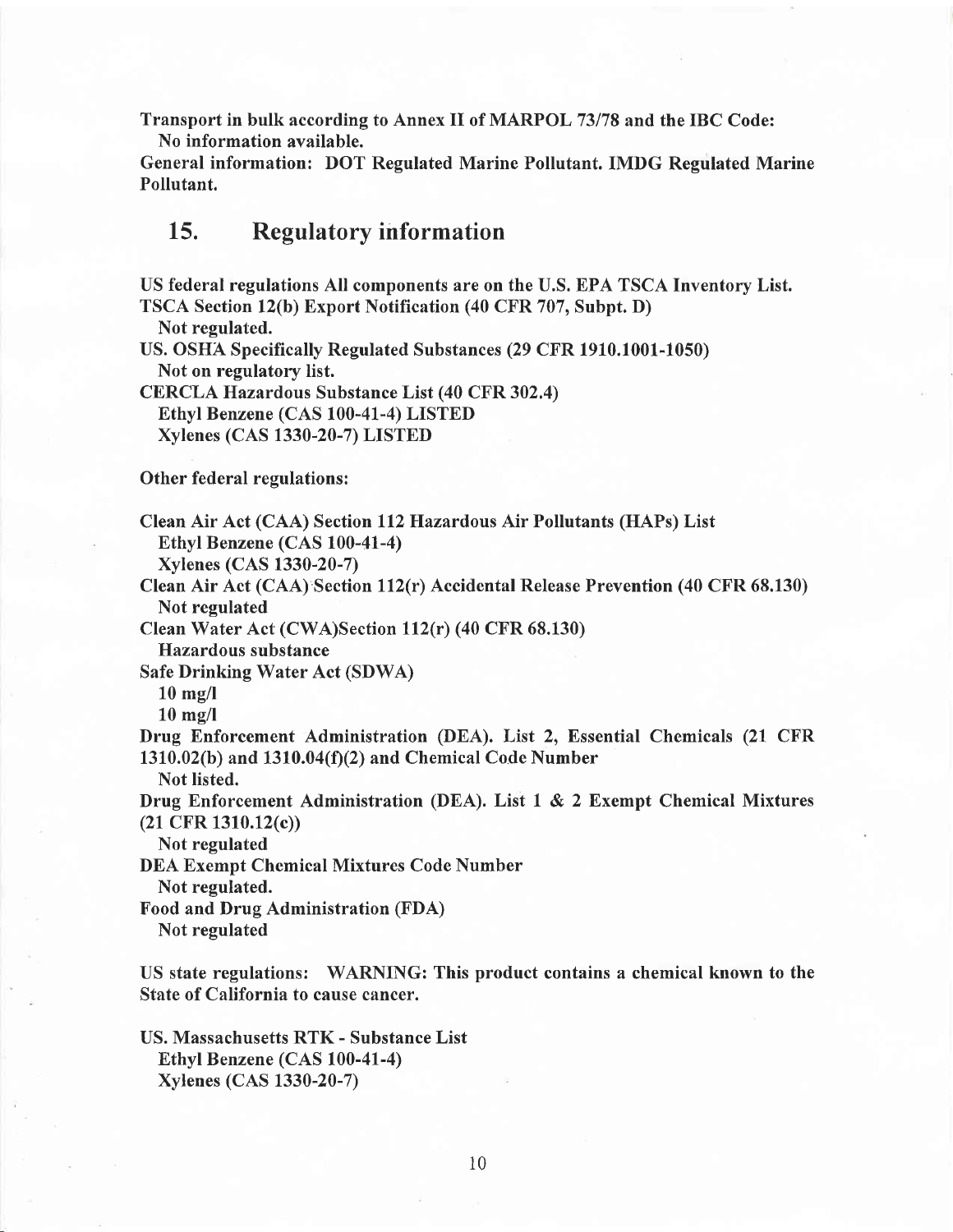| US. New Jersey Worker and Community Right-to-Know Act                       |  |
|-----------------------------------------------------------------------------|--|
| Ethyl Benzene (CAS 100-41-4) - 500 lbs                                      |  |
| Xylenes (CAS 1330-20-7) - 500 lbs                                           |  |
| US. Pennsylvania RTK - Hazardous Substances                                 |  |
| Ethyl Benzene (CAS 100-41-4)                                                |  |
| Xylenes (CAS 1330-20-7)                                                     |  |
| <b>US. Rhode Island RTK</b>                                                 |  |
| Ethyl Benzene (CAS 100-41-4)                                                |  |
| <b>Xylenes (CAS 1330-20-7)</b>                                              |  |
| US - California Proposition 65 - Carcinogens & Reproductive Toxicity (CRT): |  |
| Listed substance – Ethyl Benzene (CAS 100-41-4)                             |  |

#### International Inventories :

| Country $(s)$ or region | <b>Inventory</b> name                                    | On inventory (yes/no)* |
|-------------------------|----------------------------------------------------------|------------------------|
| Australia               | <b>Australian Inventory of</b>                           |                        |
|                         | <b>Chemical Substances (AICS)</b>                        | Yes                    |
| Canada                  | <b>Domestic Substances List (DSL)</b>                    | Yes                    |
| Canada                  | <b>Non-Domestic Substances List (NDSL)</b>               | N <sub>0</sub>         |
| China                   | <b>Inventory of Existing Chemical</b>                    |                        |
|                         | <b>Substances in China (IECSC)</b>                       | Yes                    |
| <b>Europe</b>           | <b>European Inventory of Existing</b>                    |                        |
|                         | <b>Commercial Chemical Substances</b><br>(EINECS)        | Yes                    |
| <b>Europe</b>           | <b>European List of Notified</b>                         |                        |
|                         | <b>Chemical Substances (ELINCS)</b>                      | $\bf No$               |
| Japan                   | <b>Inventory of Existing and New</b>                     |                        |
|                         | <b>Chemical Substances (ENCS)</b>                        | Yes                    |
| Korea                   | <b>Existing Chemicals List (ECL)</b>                     | Yes                    |
| <b>New Zealand</b>      | <b>New Zealand Inventory</b>                             | Yes                    |
| <b>Philippines</b>      | <b>Philippine Inventory of</b>                           |                        |
|                         | <b>Chemicals and Chemical Substances</b>                 | Yes                    |
| (PICCS)                 |                                                          |                        |
|                         | United States & Puerto Rico Toxic Substances Control Act |                        |
| (TSCA) Inventory        |                                                          | Yes                    |

\*A "Yes" indicates this product complies with the inventory requirements administered by the governing country(s)

## 16. Other information

Disclaimer - The information in the sheet was written based on the best knowledge and experience currently available. The information given is designed only as a guidance for safe handling, use, processing, storage, transportation, disposal and